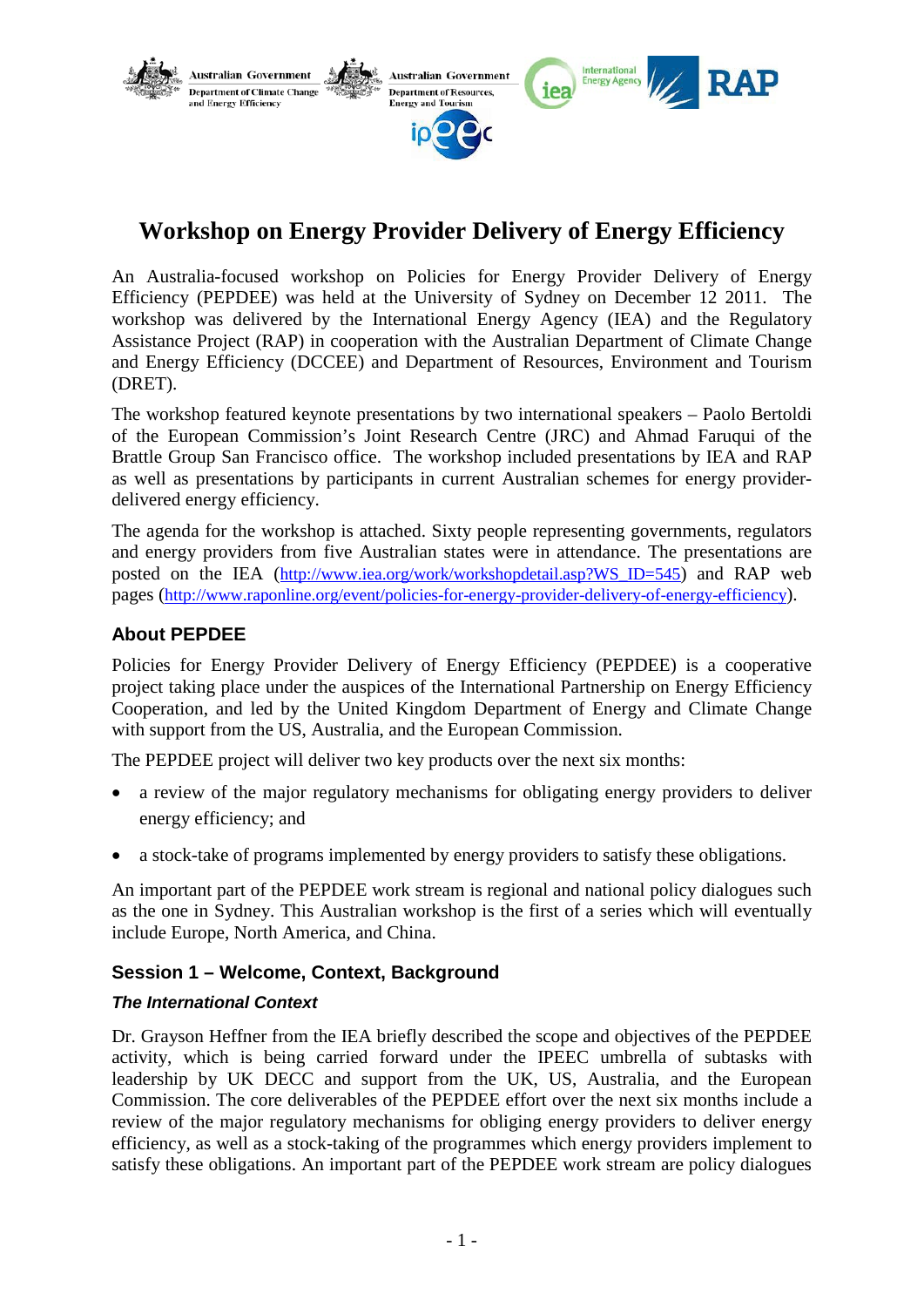

such as the one conducted in Sydney. Other PEPDEE workshops scheduled in 2012 include the European Union and North America..

#### The Aus tralian C ontext

The Department of Climate Change and Energy Efficiency (DCCEE) provided an outline of the Australian Government's current investigation of the potential for a national Energy Savings Initiative. This work is part of the Australian's Clean Energy Future Plan and is being jointly undertaken by DCCEE and the Department of Resources, Energy and Tourism.

The investigation will consider a range of design features, including:

- the size of the targets;
- sectoral and fuel coverage issues;
- incentives or requirements to create certificates in low-income households and in ways which reduce electricity demand at peak times;
- eligible energy saving activities; and
- managing a smooth transition from state-based schemes.

A progress report on this investigation will be produced in the first quarter of 2012 and any final decision will be subject to the findings of detailed economic modelling and a regulatory impact analysis. A national scheme would be conditional on the agreement of the Council of Australian Governments and the abolition of existing and planned State schemes. This PEPDEE workshop contributes to the policy exploration work and provided an opportunity for discussion and learning from existing schemes, both in Australia and elsewhere.

# **Session 2 – Regulatory Mechanisms Enabling Energy Provider Delivery of Energy Efficiency**

#### **Effective Energy Efficiency Obligations**

Dr. David Crossley of RAP presented an overview of energy efficiency obligations policies. He drew an important distinction between the obligation itself and how the obligation is satisfied. Some obligations policies specify both while others only specify the energy savings goal or target, not how it is met.

David recommended a step-wise process for establishing obligations:

- Define and clearly state the policy objective $(s)$
- Establish the obligation through legislation or by regulation
- Decide which energy types will be covered, eg electricity, gas, transport fuels, etc
- Determine the sectoral coverage, eg residential, commercial, industrial
- Set the energy saving target, including measurement units and timeframe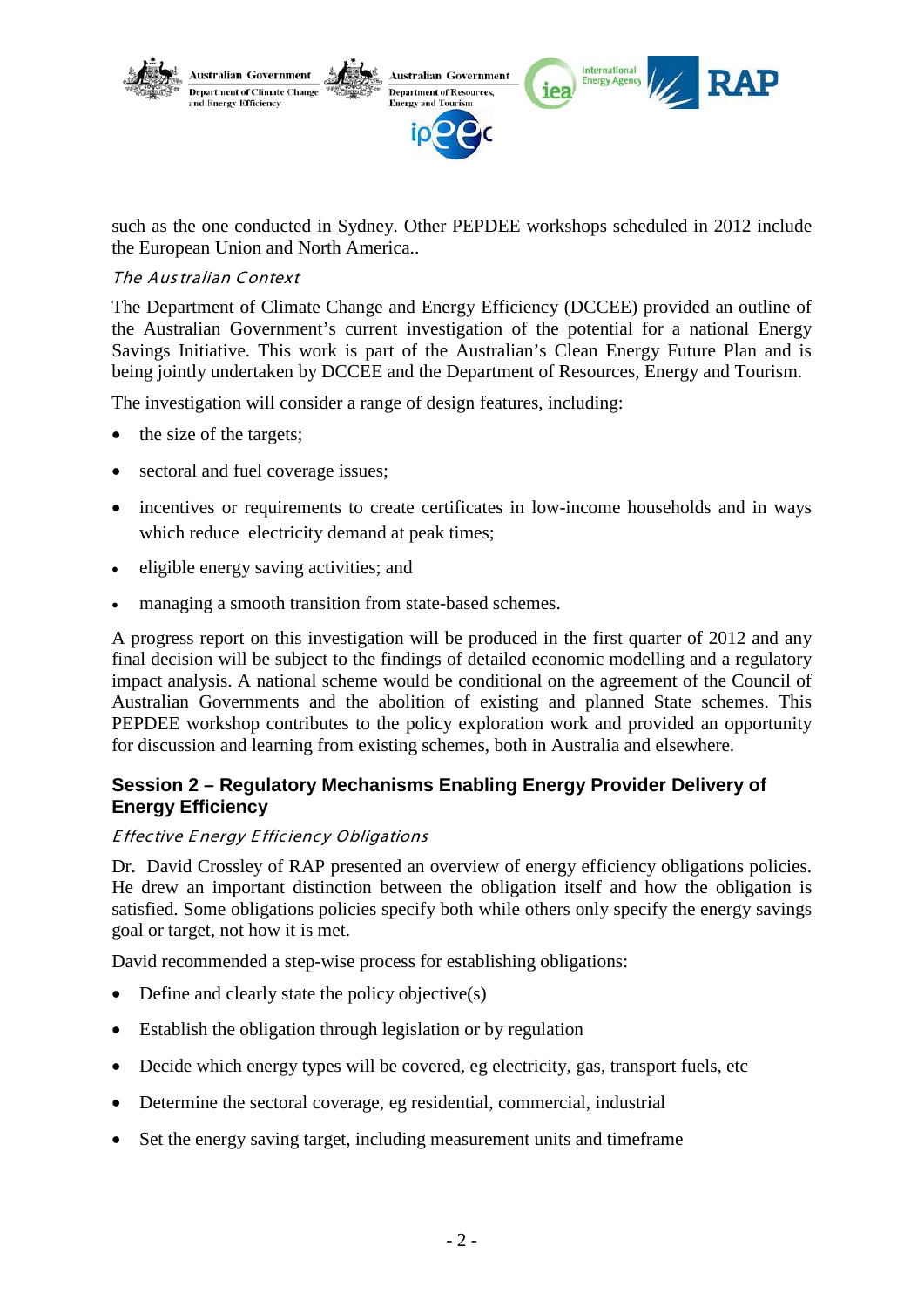

- Assign responsibility for meeting the obligation, ie who are the obligated parties and what are their individual obligations?
- Set any penalties applicable for non-compliance
- Decide who may be accredited to carry out energy efficiency projects to meet the obligation and how this accreditation will be carried out
- Define the energy efficiency measures that will be eligible for meeting the obligation
- Decide how energy savings will be measured, reported and verified
- Provide sustained funding (if required)
- Administer the obligation

### US Regulatory Mechanisms for Promoting Energy Efficiency

Dr. Ahmad Faruqui of The Brattle Group, San Francisco, appeared by live streaming video to deliver the first keynote presentation of the day.

Ahmad described the evolution of energy efficiency policies for energy providers in North America over the past 40 years – from load management to sustainable energy utilities. . Today, energy providers deliver energy efficiency through a range of mechanisms, and are achieving energy efficiency gains at a 'power plant' scale in at least ten states, that is, at a scale large enough to avoid building new power plants.

In the US, 24 States have implemented legislation requiring energy providers to achieve energy efficiency targets, commonly known as 'energy efficiency resource standards' (EERS). Energy providers have achieved the targets through various means, including through usage-dependent tariffs, behavioural change programs, and innovative financing options. Legislation proposing a national EERS has been drafted but is unlikely to be passed.

In many states, rising peak demand has become an issue. One solution has been to incentivise peak time savings by providing rebates for savings achieved during periods of high peak demand. In other cases, critical peak pricing rates are being pursued which charge higher prices during high peak demand periods and lower prices during lower demand periods. Key to the provision of these dynamic pricing options is the roll out of advanced metering: currently there are 22 million smart meters in the US, which will expand to 66 million in five years time.

Ahmad described some of the regulatory and ratemaking mechanisms which have led to a rapid scaling-up of energy provider-delivered energy efficiency over the past two decades. Some of the ways that US state commissions are incentivising utilities to achieve gains in energy efficiency include cost-recovery mechanisms, mechanisms that decouple utility revenues from electricity sales and shareholder reward mechanisms.

One of the most important is shareholder reward mechanisms, of which there are several types - shared energy savings schemes, capitalization of energy efficiency investments, and more-recent mechanisms based on avoiding new power plants (e.g., Duke Energy's "save a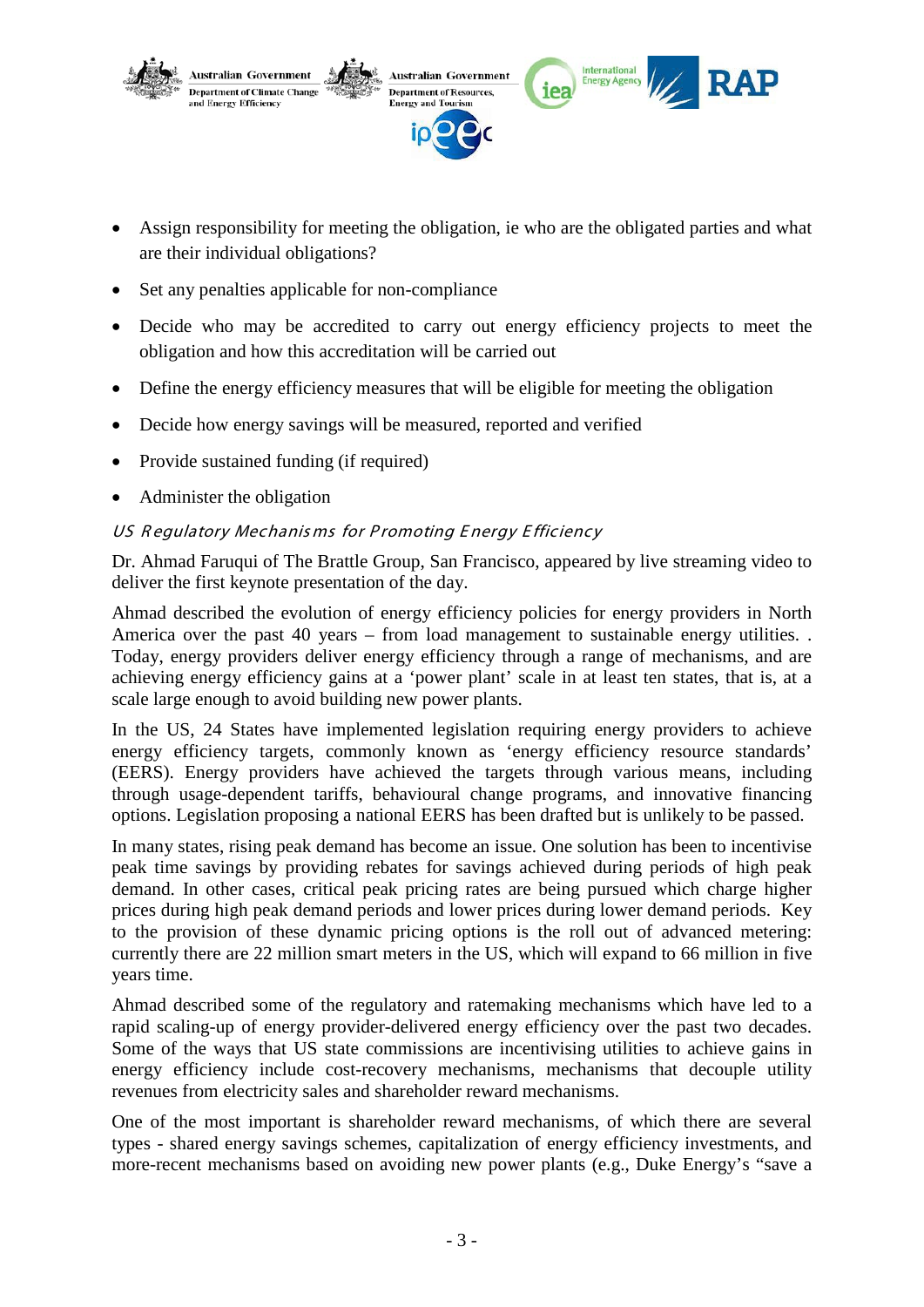

watt"). These shareholder reward mechanisms significantly affect energy provider behaviour. For example in California, \$2.7 billion in avoided energy costs resulted in \$323 million in payouts to shareholders to the three investor-owned utilities. Overall in North American over \$7 billion in ratepayer funding was invested in gas and electric energy efficiency, and this total is expected to grow over the next five years (see [Figure 1\)](#page-3-0).



<span id="page-3-0"></span>**Figure 1: Trends in utility spending on energy efficiency in North America**

Ahmad described the institutional overheads associated with such mechanisms, notably the need for a large measurement and verification (M&V) infrastructure. Some 5-15% of programme costs in North America flow to M&V, much of it spent examining technically complex issues associated with the shareholder reward mechanisms, such as free-ridership and programme-net-to-gross ratios.

Ahmad described the three pillars of energy provider-delivered energy efficiency in North America – risk reduction through programme cost recovery assurances and decoupling of profits from sales, and introduction of performance incentives through shareholder reward mechanisms (see [Figure 2\)](#page-3-1)

<span id="page-3-1"></span>



*Source: Consortium on Energy Efficiency 2010*

*Source: US EPA 2007*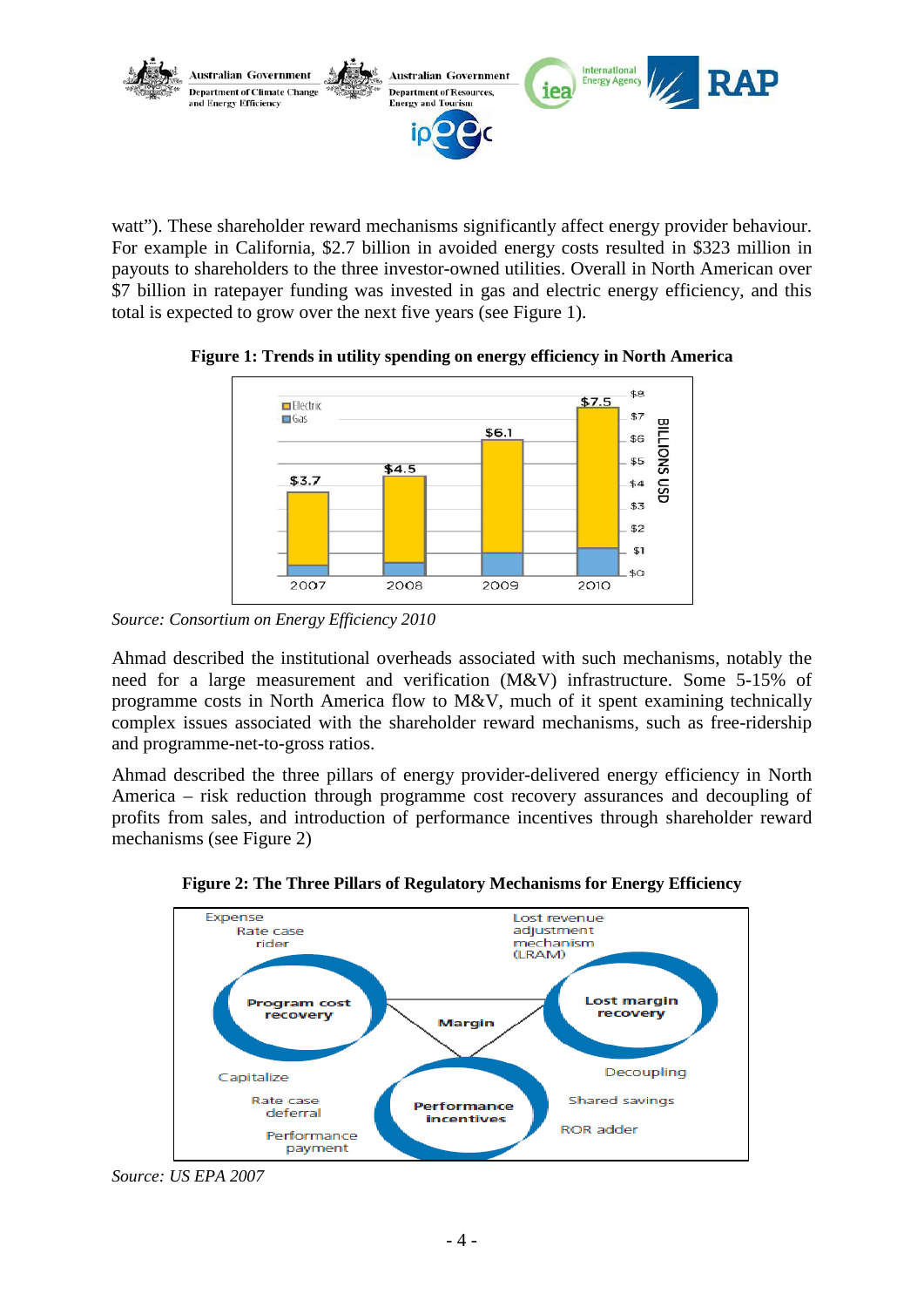

More recent developments in North America include an upsurge in state legislative initiatives which address the role of energy providers in delivering energy efficiency. An example is the Maryland EmPOWER legislation, which responds to concerns about both sustainability and jobs creation.

# **Session 3 – International Experience in Energy Efficiency Obligation Programs**

### PEPDEE in More Detail

Grayson Heffner gave a brief presentation outlining the objectives and approach of the PEPDEE effort. PEPDEE seeks to improve our understanding of the interactions between market design, regulatory frameworks, institutional arrangements within the power sector, and the effectiveness of energy provider-delivered energy efficiency programmes. An important part of the work will be developing metrics to allow benchmarking of energy provider-delivered energy efficiency internationally (see [Figure 3\)](#page-4-0). Another element will be a review of the latest thinking regarding which energy provider entities should deliver energy efficiency.

| <b>Region</b>              | <b>Sales (TWh)</b> | <b>Revenues</b><br>(USD Billions) | <b>EE Spending</b><br>(USD Billions) | <b>Spending metric</b><br>(%) |
|----------------------------|--------------------|-----------------------------------|--------------------------------------|-------------------------------|
| <b>North</b><br>America    | 4,200              | 400                               | 6.1                                  | 1.5                           |
| <b>EU 27</b>               | 3,350              | 650                               | 3.0                                  | 0.5                           |
| China's<br>new DSM<br>rule | 4,700              | 410                               | 1.2 (imputed)                        | 0.3                           |
| <b>Brazil</b>              | 425                | 50                                | 0.5                                  | $\overline{2}$<br>1.0         |

#### <span id="page-4-0"></span>**Figure 3: A Spending Metric for measuring energy efficiency deliveries by energy providers**

<sup>1</sup> 2011 data; <sup>2</sup> System benefit charge level; half flows to R&D and half to energy efficiency *Source: Nevius, Eldridge and Krouk, 2009; Barbose, Goldman and Schlegel, 2009*

#### E xperience in the E uropean Union.

Dr Paolo Bertoldi, Principal Administrator, European Commission Joint Research Centre, gave the second keynote presentation, titled *Assessment and Experience of White Certificate Schemes in the European Union*.

Paolo began by providing some context for energy efficiency obligations within the broader energy policy framework of Europe, in particular the 20/20 target and the progression from the earlier Energy Services Directive towards the more comprehensive proposed Energy Efficiency Directive. European countries have also been moving toward fully-liberalising their energy markets.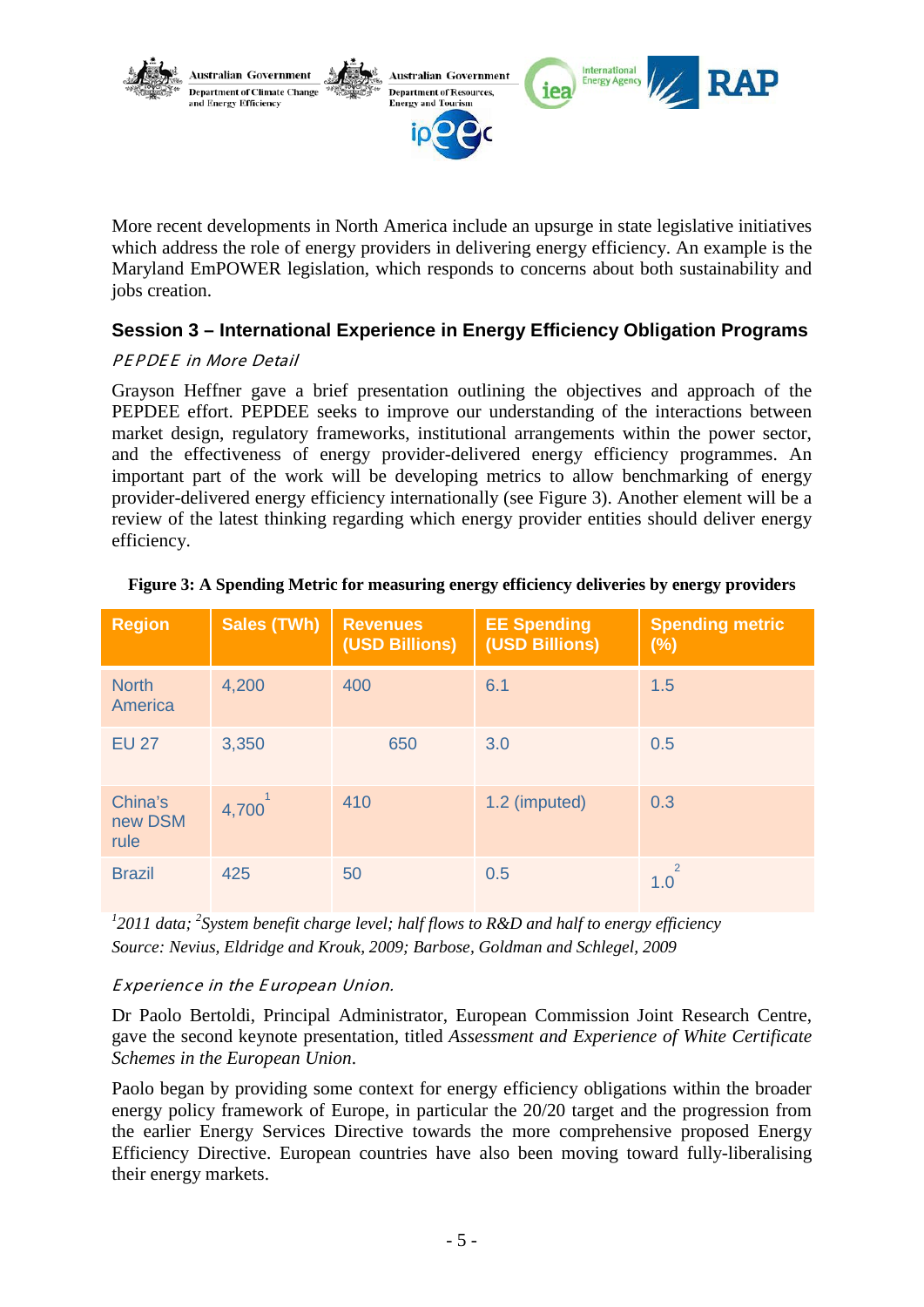

Paolo stated that it is important to distinguish between energy efficiency obligations and white certificates schemes. It is entirely possible to have energy efficiency obligations policies without white certificates schemes. However white certificates schemes serve an important function – by accounting for savings in a manner that is credible, and by allocating ownership of the savings.

Key questions at the outset of obligations policy formulation include:

- How big is the target? Should it be set cumulatively or annually?
- Who should be obligated (suppliers, distributors, generators?);
- Who is eligible to participate (public entities, private ESCOs?);
- Which end-users and efficiency measures are eligible (households, commercial, industrial?);
- Should cost recovery mechanisms be built-in?; and
- How should the obligation policy interact with other policy tools?

The answers to these basic questions reverberate throughout the life of an obligations policy and have profound impacts on the delivered cost or cost-efficiency of energy providerdelivered energy efficiency. In fact different answers to these simple design questions have led to considerably disparity in European energy efficiency obligations policies.

Paolo identified five key elements of tradable white certificate schemes (see Figure 4).

# **Figure 4: Five key elements of tradable white certificate schemes**

Five key elements of tradable white certificates schemes:

- 1. the **creation and framing** of the demand (government set the overall target and its apportioning to obliged actors).
- 2. Institutional *infrastructure* and processes (such as measurement and verification) to support the scheme.
- 3. the cost recovery mechanism, in some cases.
- 4. A system of **sanctions** in the case of non compliance
- 5. the **tradable instrument** (certificate) and the rules for issuing and trading,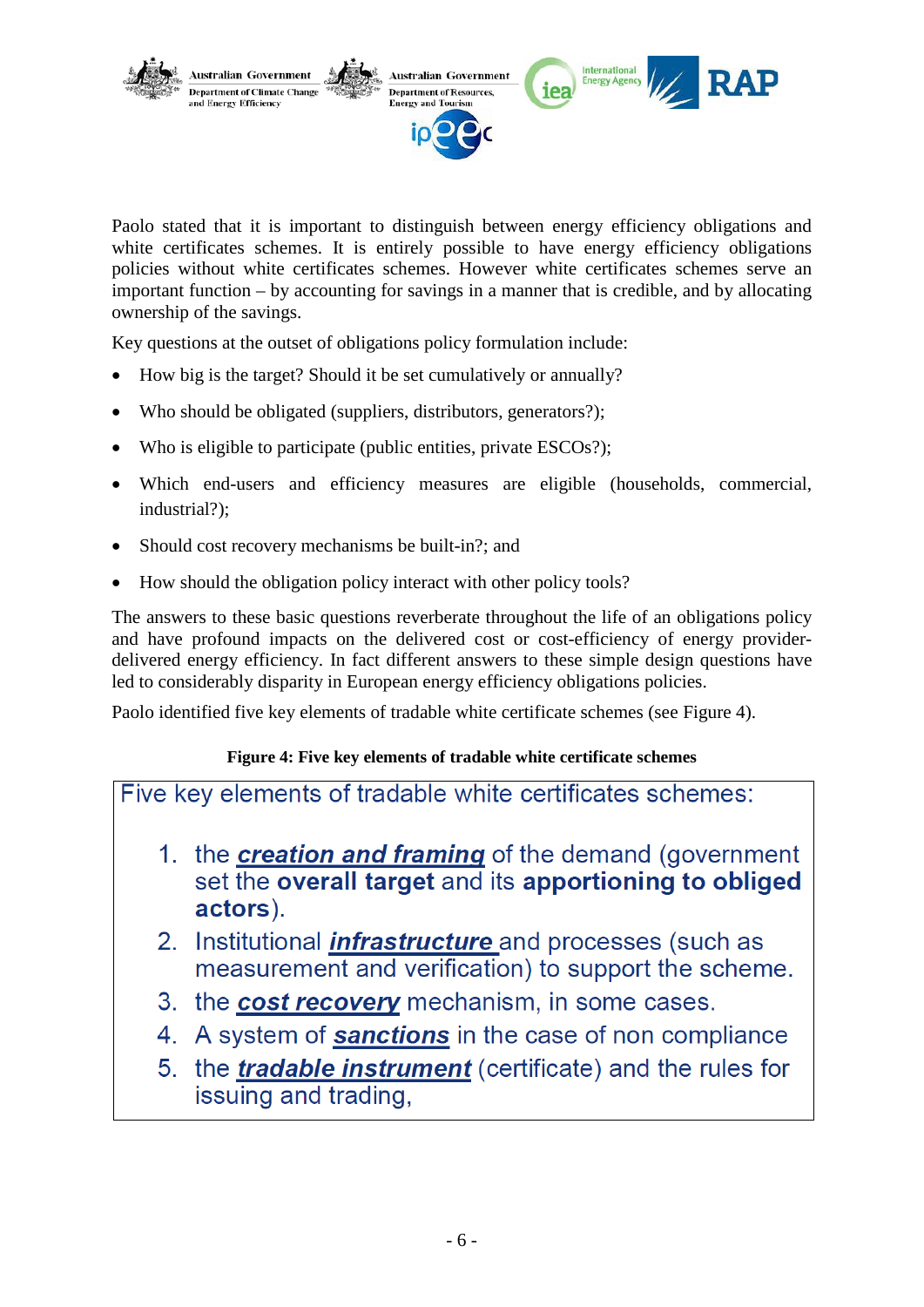

Schemes operating in the EU target *technical* energy efficiency and have not yet established a way to measure and credit energy savings resulting from behavioural change.

There are considerable differences amongst the EU scheme, including that:

- some schemes' targets are expressed in terms of carbon emissions (UK) whereas others are in energy ( France);
- coverage of energy end users varies between schemes with the some only targeting residential sector energy efficiency (UK) while others target all end users, and in some cases even the transport sector (France); and
- obligated parties vary, with energy retailers obligated in some countries (UK) but distributors obligated in others (Italy).

The differences in the schemes have provided some interesting observations, including that:

- a scheme's administrative costs tend to be a function of its simplicity;
- wider coverage should lead to lower marginal costs of achieving energy savings but it could also lead to higher administrative costs; and
- the point of obligation can affect who conducts the energy efficiency upgrades obligated parties or third parties such as energy service companies (ESCOS). For instance in Italy, where distributors were obligated, 80% of activities was conducted by ESCOs.

Despite their differences, all schemes had resulted in obligated parties meeting or exceeding their targets. However, several obligated parties have recently encountered problems in meeting their targets, though at this point the reasons for this are uncertain.

The French scheme now includes substantial obligations for the Transport sector, unlike any other European scheme. In Italy, over 80 percent of the energy savings target is delivered by ESCOs. This occurred because private companies were eligible to participate and distributors without a direct link to end-users were the obligated entities. Having no commercial interest in working with end-users, most distributors prefer to source their targets from the white certificates market or through bilateral contracts with third party ESCOs. In France the opposite pattern can be seen, as it is energy retailers who are obligated, and they prefer to "own" the end-user relationship themselves.

Many of the earlier energy efficiency measures in the EU schemes were give-aways to endusers (e.g., CFLs provided to households free of charge), but this is changing as much of the low-hanging fruit has been picked. In the UK, retailers meet much of their targets through installation of loft and cavity and recently solid-wall insulation which can be quite costly. Retailers or third party providers give a rebate in exchange for signing over the energy savings, with the end-user paying the balance while taking advantage of a fixed-fee installation service provided by certified contractors.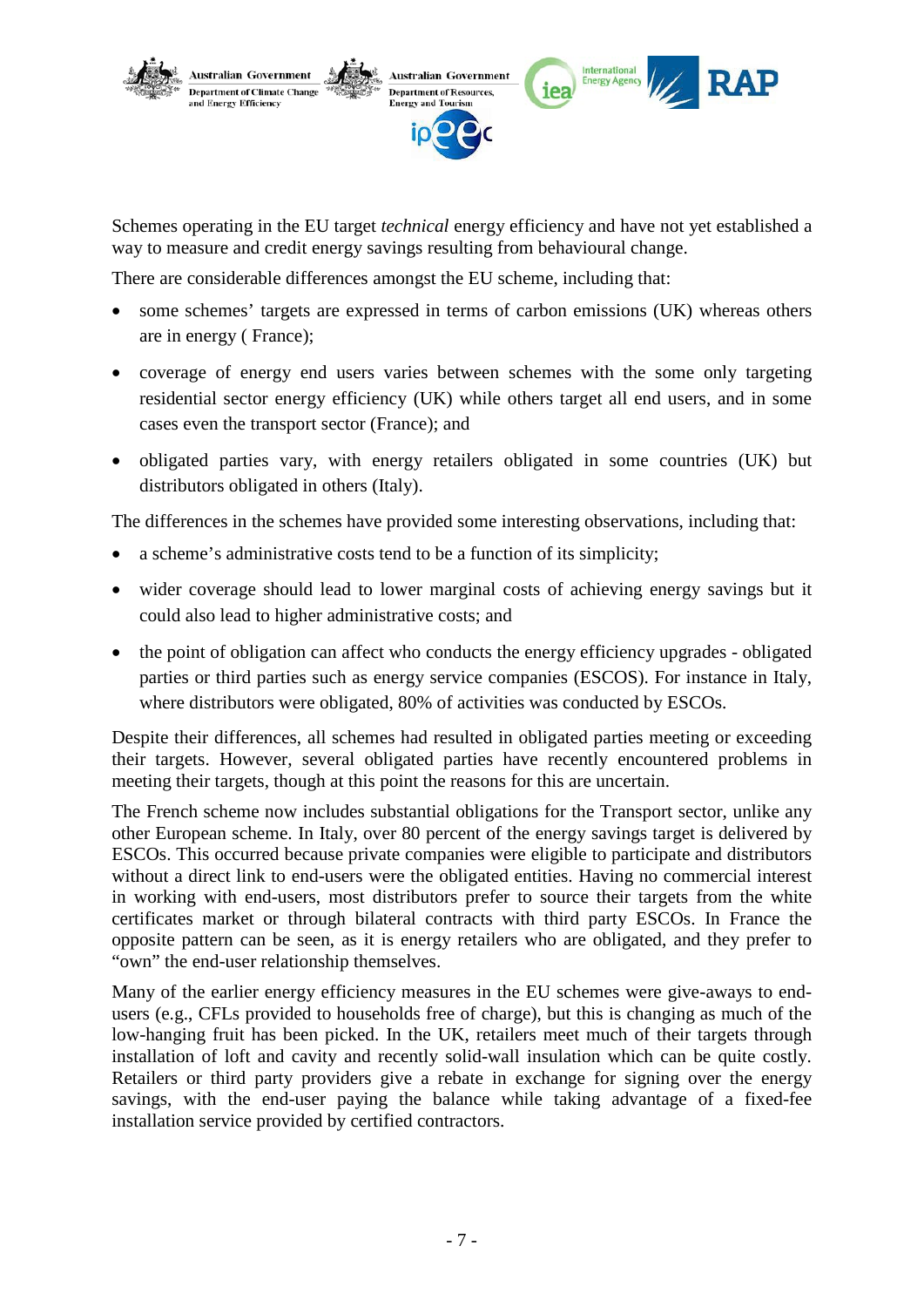

Other technical issues include allowance for trading, banking and borrowing. A not so technical issue is base-lining and additionality. Eligible measures should be above and well beyond anything required by law or through standards.

Cost to households of energy efficiency obligations varies according to how the counting and cost allocation is done. In Denmark the delivered cost is 6 eurocents per kWh on an annual basis but only 0.5 eurocents per kWh on an undiscounted lifecycle basis.

Additional key lessons from the EU experience to date include:

- where a scheme has cost recovery mechanisms, it was important not to fix the level of cost recovery, which could lead to windfall gains (as observed in Italy with the initial design of the cost recovery mechanism);
- to ensure savings are 'additional', eligible measures should be above and well beyond anything required by law or through standards;
- energy efficiency obligation schemes are best-suited for low-cost and standard deemed savings for small energy users;
- there is no evidence that schemes with trading are inherently 'better' than schemes without; and
- energy efficiency obligation schemes are not a 'silver bullet' for achieving a country's energy efficiency goals and need to be accompanied by complementary policy tools such as strong standards.

# **Session 4 – Panel Discussion on Existing Domestic Schemes**

Panellists from the New South Wales, Victorian and South Australian State governments described their existing energy efficiency obligation schemes and outlined lessons learned.

#### New S outh Wales

-

Henry Adams of the NSW Office of Environment and Heritage and Margaret Sniffin of the Independent Pricing and Regulatory Tribunal presented on the NSW Energy Savings Scheme<sup>[1](#page-7-0)</sup>, or ESS. State legislation adopted in 2009 established the ESS to avoid electricity supply costs and to increase investment in energy efficiency<sup>[2](#page-7-1)</sup>. The first two years of operation has demonstrated a net benefit of over \$24 per Energy Savings Certificate from participating in the ESS

The ESS turns energy savings into a tradable commodity by establishing legislated energy savings targets for electricity retailers. The energy savings target ramps up from 0.5% of eligible electricity sales<sup>[3](#page-7-2)</sup> in 2009 to 4% in 2014 and continues at this level to 2020.

<span id="page-7-1"></span><span id="page-7-0"></span><sup>1</sup> See http://www.ess.nsw.gov.au/Home

The ESS Rule was legislated in 2009, but legislation it falls under is *the Electricity Supply Act, 1995*. See: <http://www.ess.nsw.gov.au/about/legislation.asp> The ESS extends the energy efficiency component of an earlier broader GHG emissions trading scheme that commenced in 2003.

<span id="page-7-2"></span>Some sales to energy-intensive trade- exposed industries are excluded from the target,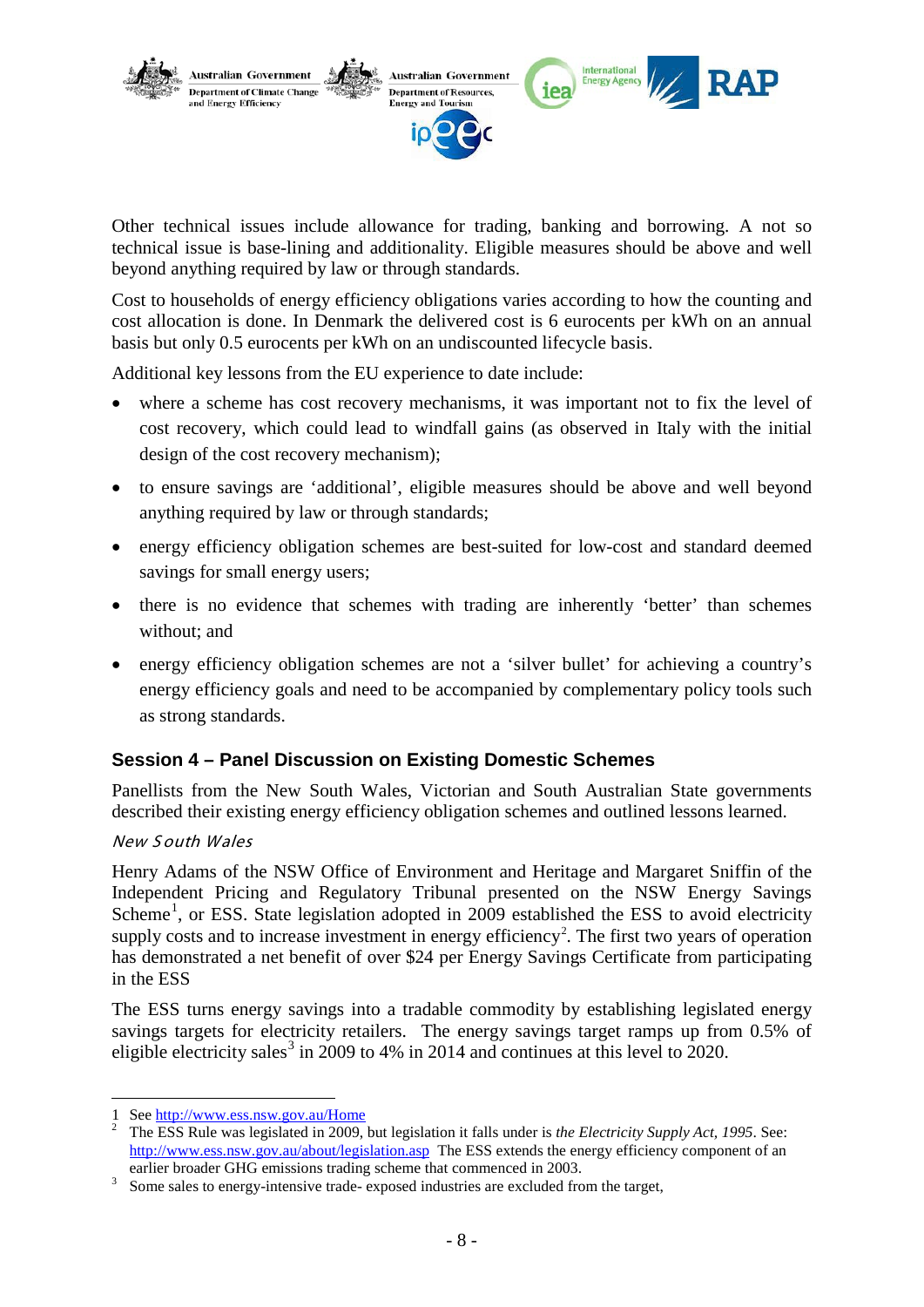

Most sectors – residential, commercial, and industrial – are eligible, although M&V requirements vary by sector. While initially activities primarily took place in the residential sector, there has been a significant rise in the number of commercial projects in the ESS. A wide variety of entities are involved in the ESS, including end-users, auditors, third party service providers, accredited certificate providers, certificate brokers and traders, and the obligated parties (electricity retailers and wholesale customers). As of 2011 there were 97 accredited parties who had mobilized 153 projects (1.5 projects per party). However each accredited party can go on to create many projects, so this ratio should improve as the scheme moves forward and the targets increase.

IPART has a robust risk mitigation strategy which includes both upfront project assessments and ongoing compliance audits. IPART makes a risk-consequence calculation and tailors the audit regime to the level and nature of the risk. IPART also tries to reduce risk by actively encouraging applications from existing businesses, emphasizing documentation, and improving the efficiency of application assessments.

#### Victoria

Rod Woolley of the Essential Services Commission Victoria presented on the Victoria Energy Saver Incentive<sup>[4](#page-8-0)</sup>, also known as the Victorian Energy Efficiency Target (VEET). The gas (see Figure 5). The obligated parties are 14 electricity and gas retailers. VEET began on 1 January 2009. The scheme is broadly similar to the ESS with creation of a certificates market and accredited certificate creators, but VEET covers both electricity and



**Figure 4: The Victorian Energy Saver Incentive Scheme**

*Source: Essential Services Commission, Victoria.*

<span id="page-8-0"></span>See<https://www.veet.vic.gov.au/Public/Public.aspx?id=Overview>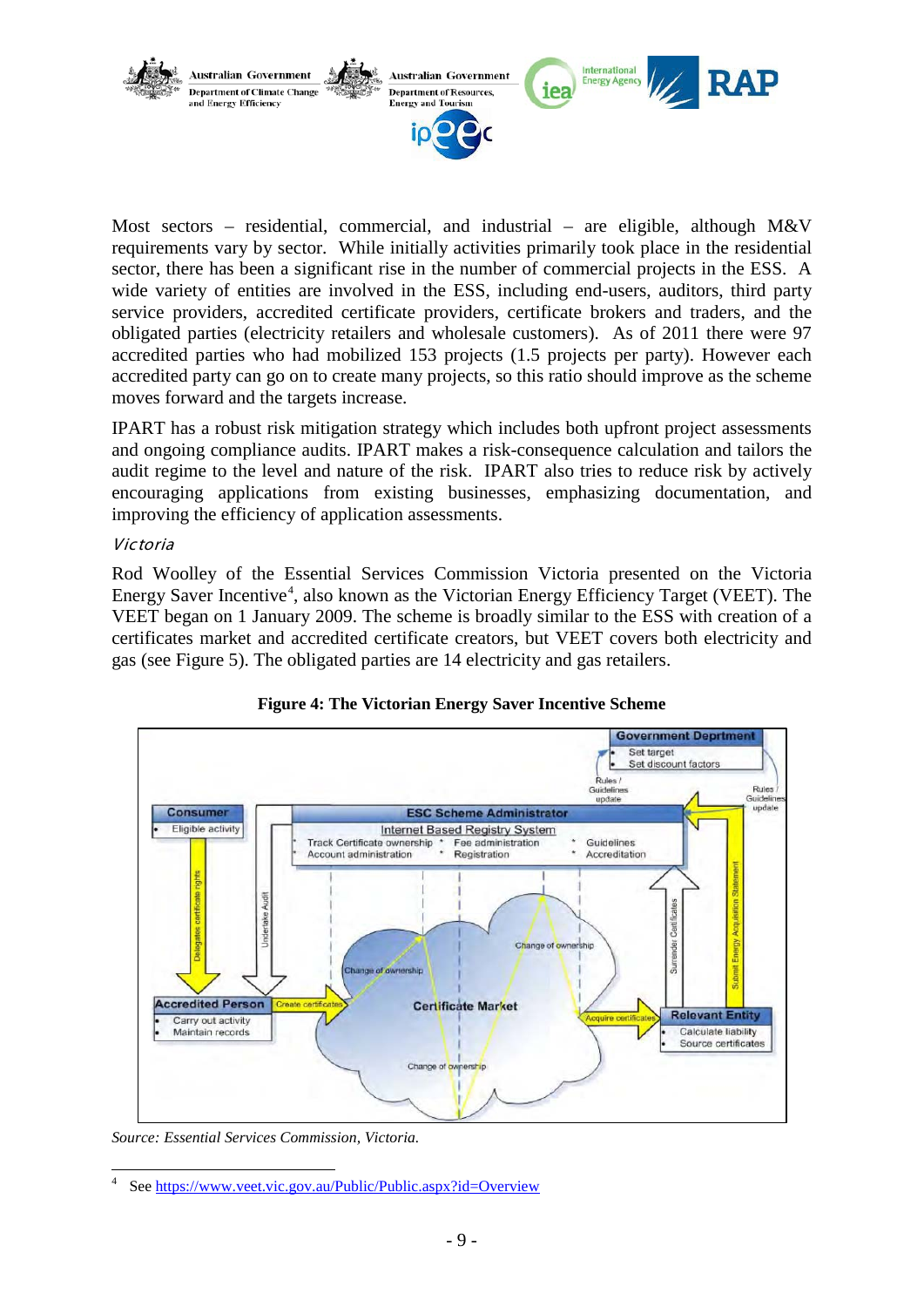

Originally focused on achieving energy savings in households, from 1 January 2012 a second phase will include energy savings achieved in the commercial and other non-residential sectors. This second phase aims to deliver 5.4 million tCO2-e annually.

The scheme is based on pre-approved measures for which savings have been deemed ex ante, including 30 energy efficiency measures for residences and 12 for businesses. The most common measures installed during the first two years of operation have been energy efficient lighting and water heaters. Standby power controllers were introduced in July 2011.

#### S outh Aus tralia

Mike Philipson of the Essential Services Commission of South Australia (ESCOSA) described the Residential Energy Efficiency Scheme  $(REES)$ <sup>[5](#page-9-0)</sup> which has been in effect since 1 January 2009. The obligated parties are all electricity and gas retailers serving more than 5000 customers.

The REES is unique in Australia and was consciously based on the UK's Carbon Emission Reduction Target (CERT). It has multiple objectives – improve energy efficiency, reduce carbon emissions and assist households (particularly low-income households) to reduce total energy costs. Similar to the UK CERT, the REES includes a sub-target of 35% of energy savings to take place within a priority group of low income households. Energy audits are available for low-income households (subject to annual targets), to help assess current energy use practices, compare them to energy efficient practices and identify practical ways to be more energy efficient at home.

All energy efficiency measures are pre-determined $6$  and all savings are deemed. The most common measures included lighting (CFLs), low-flow showerheads, water heaters, ceiling insulation, and draught-proofing In 2012 the programme will expand to include downlights, high-efficiency pool pumps, and standby power controllers. M&V efforts focus on not just transactions, but making sure that measures were installed.

The scheme delivered 0.25 million tCO2-e in 2010. So far no attempt has been made to calculate the relative delivered cost of energy savings for priority and non-priority groups. Costs of the programme are socialized amongst all residential customers. Programme cost is 0.8% of revenues.

#### Lessons Learned from the Three S tate S chemes

Key lessons learned from the state based schemes presently operating in Australia include that:

- effort should be made to build a strong nexus between policy makers and scheme administrators;
- getting the compliance framework right at the start of the scheme is very important;
- a balance is needed between upfront assessment of projects and ongoing compliance audits;

<span id="page-9-0"></span>See<http://www.escosa.sa.gov.au/electricity-overview/residential-energy-efficiency-scheme-rees-.aspx> ESCOSA is able to add furtherl measures over time, subject to a review of merits.

<span id="page-9-1"></span>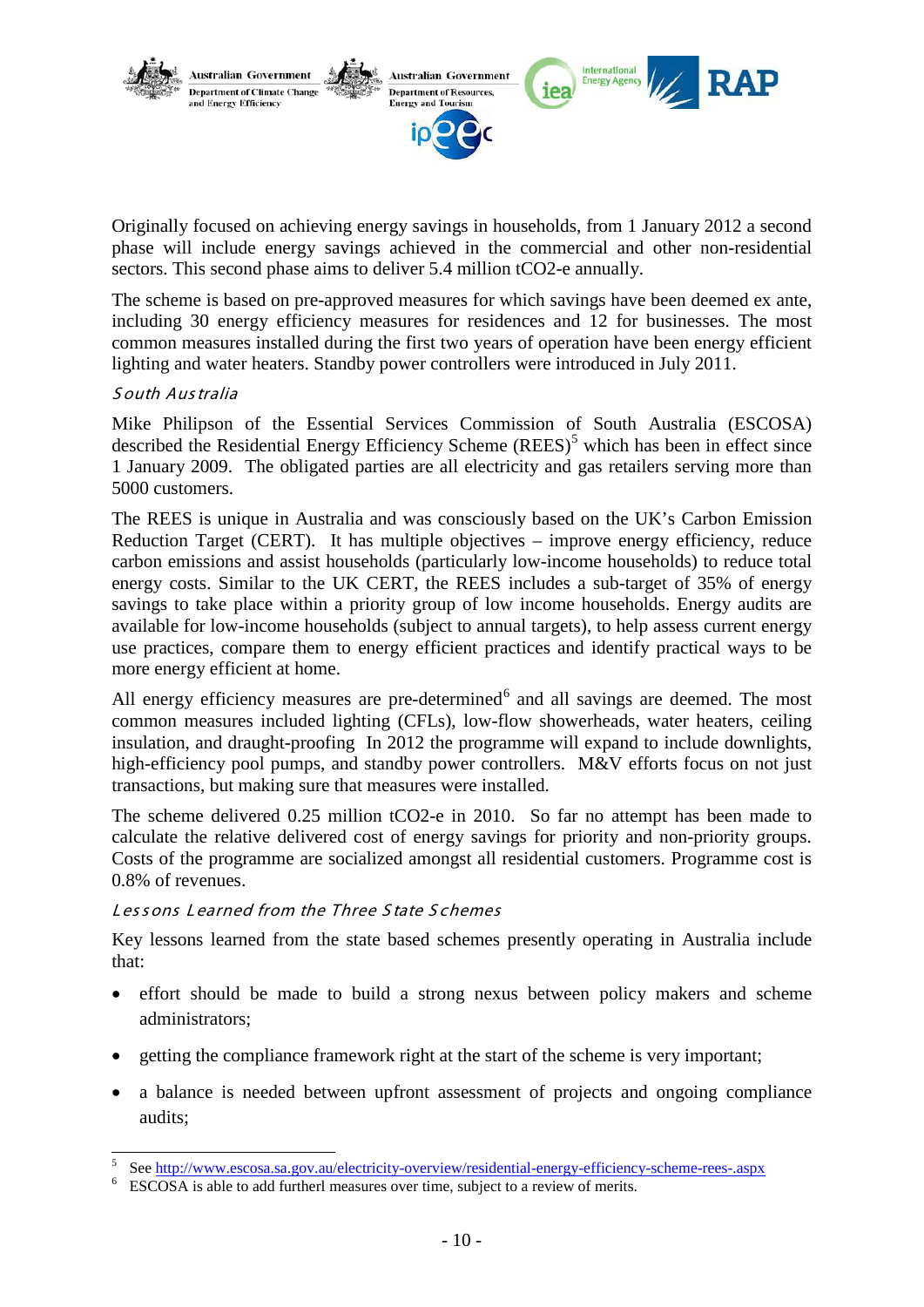

- scheme design should encourage long-term, sustainable businesses to bring projects forward;
- eligible activities should be flexible enough to accommodate changing market conditions; and
- clear documentation is crucial.

# **Session 5 – Panel Discussion on Energy Provider / Certificate Creator Experiences Under Existing Schemes**

Three panellists, Ramy Soussou, from the Energy Retailers Association of Australia, Chris Rayment, from Low Energy Supplies and Services, and Anna Stewart, from AGL, presented some views from energy retailers and energy efficiency certificate creators on energy efficiency obligation schemes (both existing state schemes and in general). Following are the key issues raised by panellists.

### **Tradability**

- Tradability is quite important for retailers, especially smaller retailers. Many retailers can't develop the large back-office systems needed to directly implement energy efficiency programmes.
- Where there are thresholds in a scheme that limit the number of obligated retailers, trading with non-obligated parties is also preferable, to increase the available options for compliance with scheme targets.

#### S cheme Harmonis ation

- There are both positive and negative aspects of existing state schemes. The key for any national scheme would be to apply of lessons learnt from state schemes.
- Many retailers, especially national retailers working across state boundaries, would prefer a single national energy efficiency obligation over the three existing schemes that are currently in place. This is because important details like eligible customers, activities, target levels, compliance regimes, etc are all different which adds to the delivered costs of the savings. Software systems also vary across the schemes, with some better than others.

# Meas urement and Verification

It is important to strike the right balance between stringency to ensure 'real' savings are achieved and flexibility, to ensure more savings are achieved. For instance, while stringent measurement and verification standards should be maintained, they should sit alongside a rigorous deeming process (bringing forward future savings to help finance changes now) that factors in likely business-as-usual and future uncertainty, while also encouraging the adoption of technologies with longer payback periods.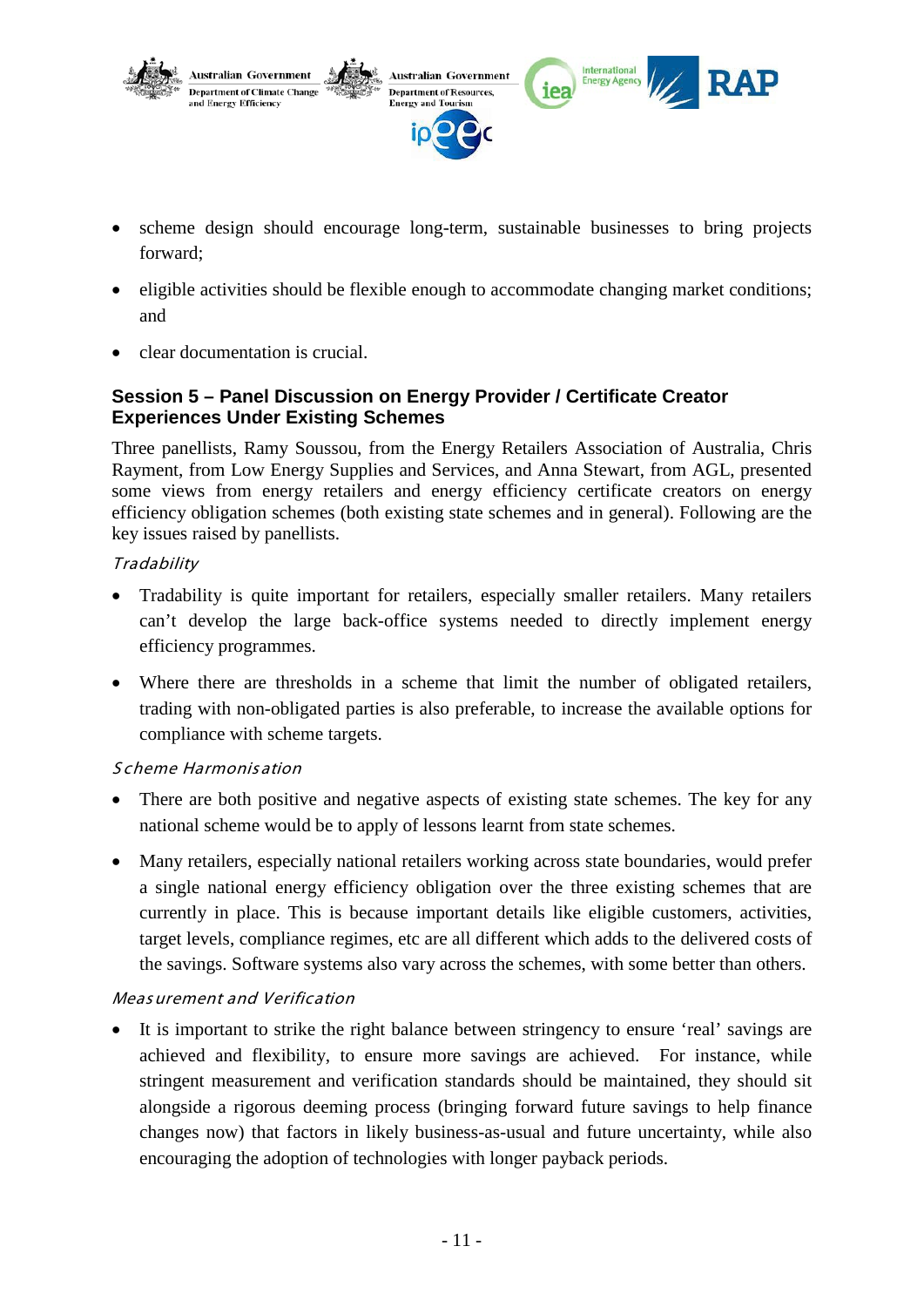

In some schemes, the accreditation process for new activities has been difficult which, in some cases, has meant multiple visits to the same premises to make upgrades as new methodologies are approved. This seems inefficient so there is a preference for more flexibility in the approval of new methodologies.

# Targets and S ub-targets

- When scheme targets are increased, they should be stepped up gradually.
- Views were mixed regarding sub-targets for priority groups such as low income households. Some retailers are opposed to sub-targets, taking the view that energy efficiency and social welfare policy shouldn't be targeted with the same policy tool. Others are not opposed per se, but say that difficulties in identifying priority households could increase administrative costs. Costs can be higher because low-income households are usually low-usage households, with limited energy savings potential and often don't have the ability to co-finance measures which can compound difficulties.

# Coverage

• Both retailers and certificate creators support wide sectoral coverage in schemes. While households are a logical starting point for schemes, there is huge untapped potential in SMEs. However, to develop these markets there is a need for steady and stable market expectations that can only be created by multi-year targets, marginal abatement cost calculations, clear rules and regulations regarding risk abatement and project appraisals.

# Point of Obligation and Scheme Participation

- Some retailers are happy being the point of obligation and recognise that they are wellplaced to deliver energy efficiency to their customers.
- Small energy service companies are often very innovative so schemes should encourage their participation, however this needs to be balanced with clear rules and penalties to ensure the collective credibility of the scheme is not damaged by a few bad apples.

Discussion following the panellists' presentation centred on the objective of any national energy savings obligation (saving energy, helping households save money or assisting priority groups), whether schemes should encourage 'deep retrofits' as opposed to only lowcost measures, and how data gathered from existing state schemes could be built upon should Australia decide to adopt a national scheme.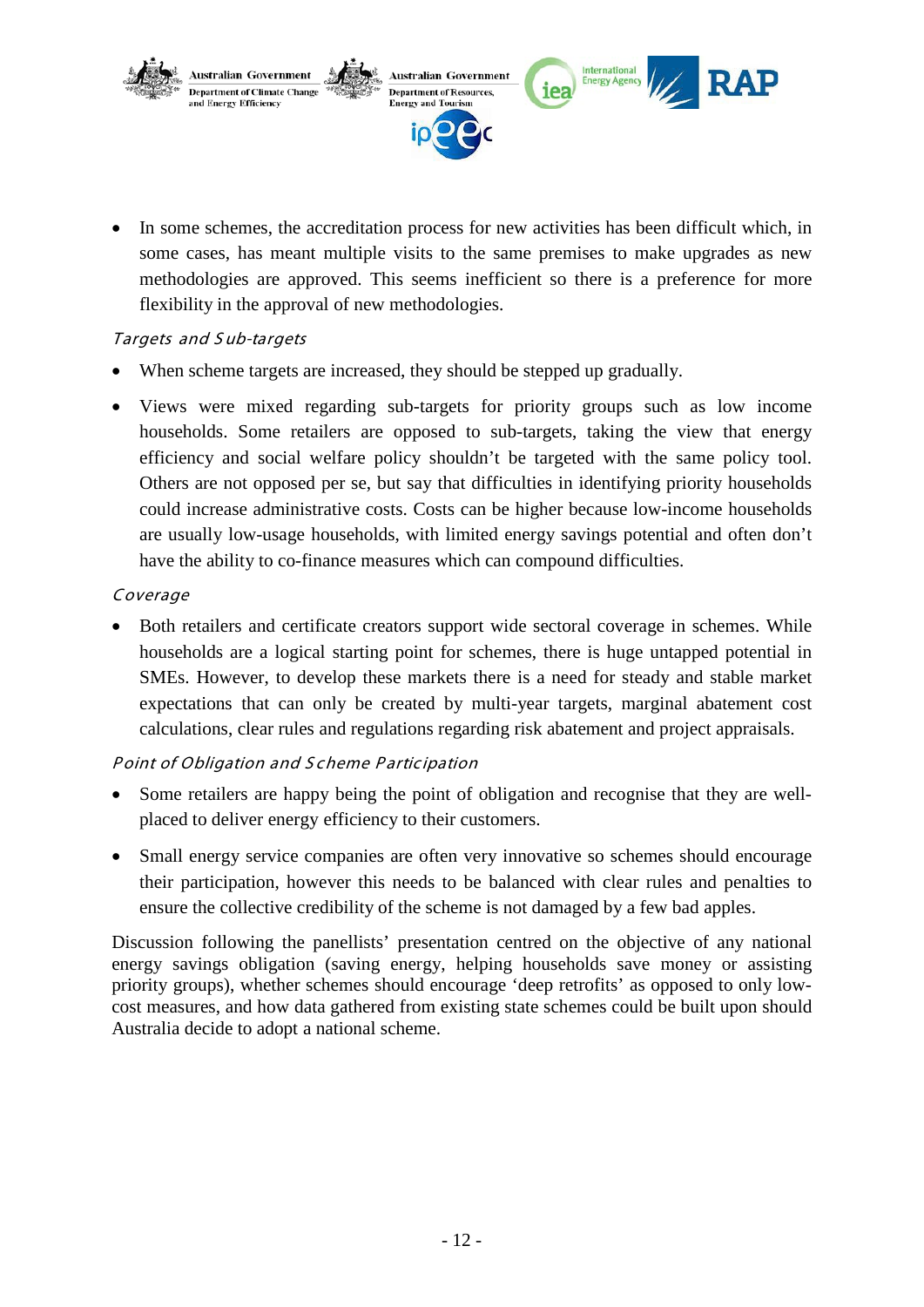

# **Session Six – Applying PEPDEE Findings to Consideration of a National Energy Savings Initiative**

The final session was a summary discussion of all workshop participants to identify key lessons learned from the day's undertakings.

Key areas of discussion included:

- The regularity of updating baselines where baseline and credits schemes are used;
- The appropriate level of flexibility versus stringency in scheme designs;
- How to avoid "cream-skimming", whereby only the lowest-cost measures are taken up and how to accommodate longer-lived measures, such as deep retrofits of buildings.
- The effect of obligations on retailer business philosophy. Some retailers have built energy efficiency into their business model; others have not. How can policies be developed to encourage this internalization so that a culture of prioritising energy efficiency endures after the obligations expire?
- How to balance energy efficiency and social welfare goals. Can energy efficiency policy be designed to effectively achieve multiple goals?
- Inter-regional trading of white certificates under a harmonized national scheme and how to deal with the fact that some states are part of the National Electricity Market while others are not. If some states have more low-hanging fruit than others, how would this affect a national scheme?
- Peak demand Is there a way to design a scheme that effectively tackles it?
- In investigating a national energy efficiency obligation, what lessons can the Australian Government learn from establishing the Renewable Energy Target (RET)?
- The complementarity of energy efficiency obligation schemes to other climate and energy policies such as the carbon price and the RET.
- How to build the capacity of the end-user themselves to effect their own energy efficiency improvements.
- Pros and cons of two distinct delivery models (for creation of certificates): (i) neighbourhood by neighbourhood door knocking with a narrow set of measures; and (ii) intensive work on homes and businesses willing to co-finance deep-retrofits and other long-lived but expensive measures.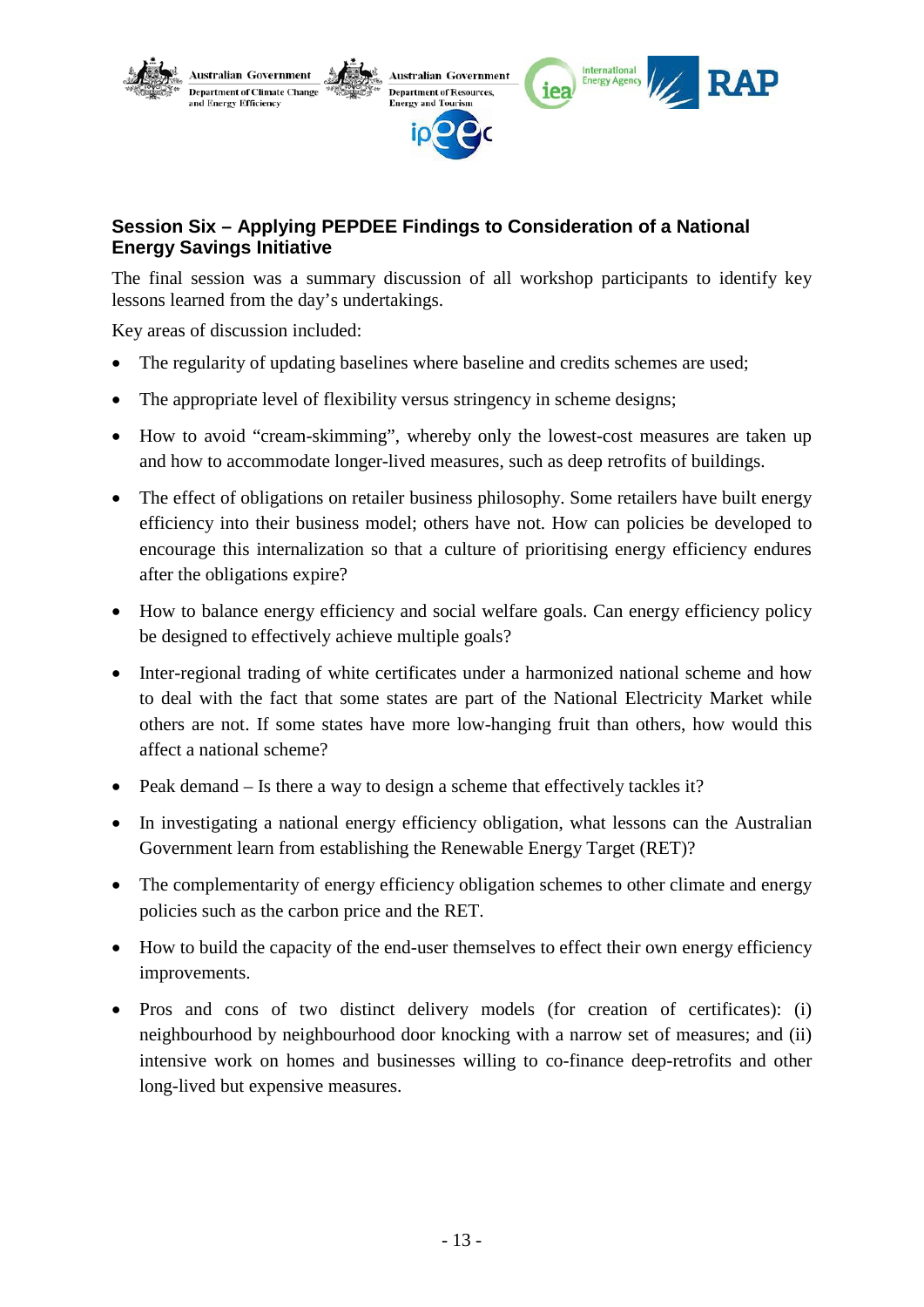

# **Policies for Energy Provider Delivery of Energy Efficiency Australian Workshop Agenda**

# **Monday 12 December 2011 Law School Building, University of Sydney**

#### **9.15 - 9.45 Session one: Welcome, Context and Background**

- Welcome
- IPEEC-PEPDEE Project and the international trend towards energy-provider delivered energy efficiency (Grayson Heffner, International Energy Agency)
- Australian Government's work in examining a national Energy Savings Initiative

(Serena Fletcher, Department of Climate Change and Energy Efficiency)

**9:45 – 10.45 Session two: Regulatory mechanisms enabling energy provider delivery of energy efficiency** 

> *Effective Energy Efficiency Obligations* **Presenter: David Crossley and Sam Swanson (The Regulatory Assistance Project)**

*US Regulatory Mechanisms to Promote Energy Efficiency* **Presenter: Dr. Ahmad Faruqui (The Brattle Group)**

- **10.45– 11.00 Morning Tea**
- **11.00 -12.30 Session three: International experience in energy efficiency obligation programs delivered by energy providers**

*Policies for Energy Provider Delivery of Energy Efficiency* **Presenter: Grayson Heffner (International Energy Agency)**

*Assessment and Experience of White Certificate Schemes in the European Union* **Presenter: Dr. Paolo Bertoldi (European Commission)**

**12.30 – 13.30 Lunch**